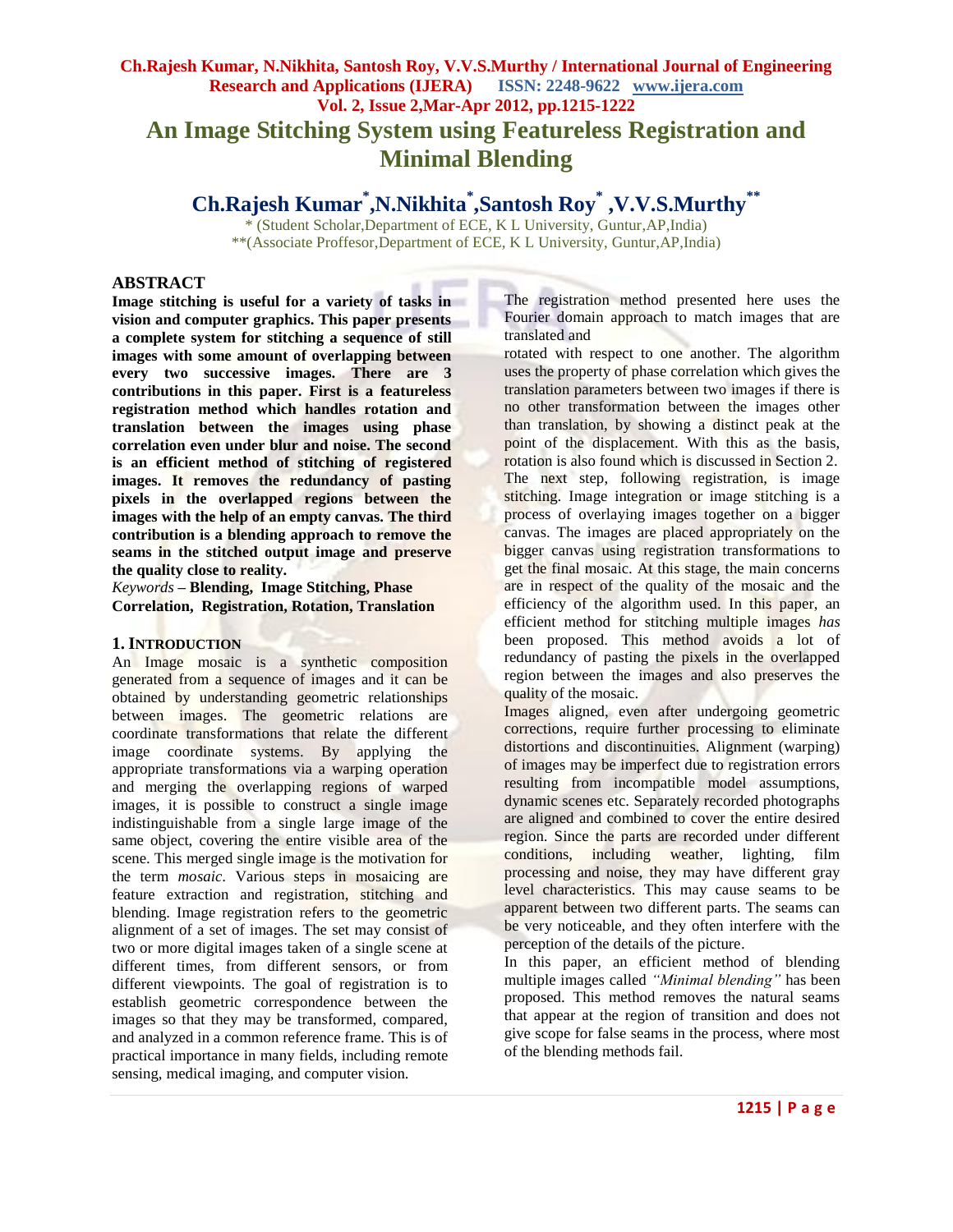### **2. IMAGE REGISTRATION 2.1 TRANSLATION PARAMETERS ESTIMATION**

If *f* (*x*, *y*) ⇔*F*(ξ,η) then

*f*(x,y)exp[j2π(ξx<sub>0</sub>+ηy<sub>0</sub>)/ *N*]  $\Rightarrow$  *F*(ξ- ξ<sub>0</sub>,η- η<sub>0</sub>)

and

*f*(x-x<sub>0</sub>,y-y<sub>0</sub>)⇔*F*(ξ,η).exp[-j2π(ξx<sub>0</sub>+ηy<sub>0</sub>)/ *N*]

,where the double arrow  $(\Leftrightarrow)$  indicates the correspondence between f (x, y) and its Fourier transform *F*. According to this property, also called as Fourier Shift Theorem, if a certain function's origin is translated by certain units, then the translation appears in the phase of the Fourier transform. i.e. if f and f' are two images that differ only by a displacement  $(x_0, y_0)$  i.e.,

 $f'(x,y)=f(x-x_0,y-y_0)$ 

 Then, their corresponding Fourier transforms *F1*  and *F2* are related by

 $F'(\xi, \eta) = e^{-j2\pi(\xi x 0 + \eta y 0)} * F(\xi, \eta).$ 

The cross-power spectrum of two images f and f' with Fourier transforms F and F' is defined as

 $F(\xi,\eta) \cdot F^*(\xi,\eta) / |F(\xi,\eta) \cdot F^*(\xi,\eta)| = e^{j2\pi(\xi x_o + \eta y_o)}$ 

where  $F^*$  is the complex conjugate of  $F^*$ , the shift theorem guarantees that the phase of the cross-power spectrum is equivalent to the phase difference between the images. By taking inverse Fourier transform of the representation in the frequency domain, we will have a function that is an impulse, that is, it is approximately zero everywhere except at the displacement that is needed to optimally register the two images. If there is no other transformation between f1 and f2 other than translation, then there is distinct peak at the point of the displacement.

As an example, for an input pair of images fig. 2.1(a) and fig. 2.1(b) with only a translation of 44 pixels along the column (x) direction, the plot of the phase correlation between the images is shown in fig.  $2.1(c)$ .



*Fig. 2.1(a) Fig. 2.1(b)*

As seen above the inverse Fourier transform of the phase-correlation is a Dirac δ-function centered at  $(x_0, y_0)$ , yielding a sharp maximum. Theoretically, for exact matches (for similar images), peak value should be equal to 1; however the presence of dissimilar parts and the noise in the images reduce the peak value. It has been observed that if the peak is less than 0.03, match is unreliable.



#### **2.2 ESTIMATION OF ROTATION PARAMETERS**

The discussion in the previous section tells that whenever there is pure translation present between two images, phase correlation has a maximum peak and the corresponding location gives the translation parameters  $(x_0, y_0)$ . Suppose the two images  $I_1$  and  $I_2$ to be registered involve both translation and rotation with angle of rotation being 'θ' between them. When I<sub>2</sub> is rotated by θ, there will be only translation left between the images and the phase correlation with  $I_1$ should give maximum peak. So by rotating  $I_2$  by one degree each time and computing the correlation peak for that angle, we reach a stage where there is only translation left between the images, which are characterized by the highest peak for the phase correlation. That angle becomes the angle of rotation.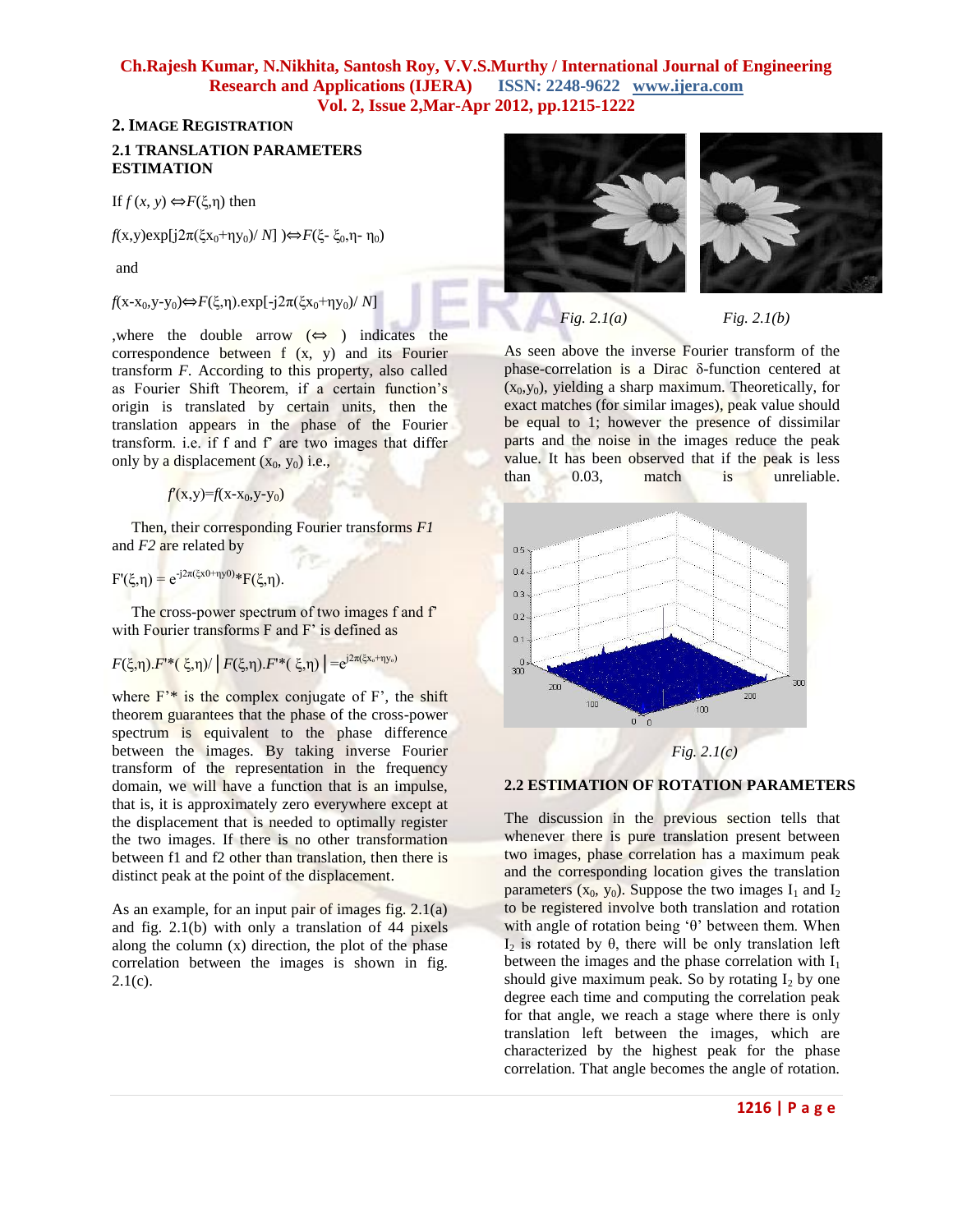This illustrated in the following example. The marked regions in the images in fig. 2.2(a) and fig.2.2(b) are the non common regions. There is an overlap of about 25% between the images.







 Fig.2.2(c) shows the peak values of the phase correlation for the angles 1 to 360º. From the plot of the correlation values in fig. 2.2(c), we observe that when the angle of rotation of fig.2.2 (b) is 270º, we obtain a maximum peak value of 0.1434. So, when the image in fig.  $2.2$  (b) in rotated by  $270^\circ$ , there exists only translation between them. The translation is 47 pixels between them in x direction.



 Fig. 2.2(d) shows the plot of correlation values between fig.2.2 (a) and image in the fig. 2.2(b) after rotated by 270º (where only translation exists between the 2 images). The maximum peak for the correlation occurs at (47, 59) indicating that the translation between fig.  $2.2(a)$  and the rotated version of fig. 2.2 (b) is 47 pixels in the x direction and 59 pixels in y direction.

#### **2.3 PROPOSED ALGORITHM**

Now, we present the Algorithm for estimation of rotation and translation parameters which were discussed in the previous two sections. The algorithm uses down sampling of the images to speed up the process of registration.

#### *Algorithm1*

#### *Input*:

Two overlapping images  $I_1$  and  $I_2$ *Output:*

Registration parameters (tx, ty,  $\theta$ ) where tx and ty are translation in x and y directions respectively and θ is the rotation parameter. *Steps:*

- 1. Down sample the 2 images by 2 levels. Let the sampled images be  $I_1'$  and  $I_2'$ .
- 2. For  $i = 1$ : step: 360

2.1) Rotate  $I_2$ ' by i degrees. Let the rotated image be  $I<sub>2</sub>'rot.$ 

2.2) Compute the Fourier transforms  $FI_1'$  and  $FI_2'$ rot of images  $I_1'$  and  $I_2$  'rot respectively. 2.3) Let  $Q(u, v)$  be the Phase correlation value of  $I_1'$ and  $I_2$ 'rot, based on  $FI_1$ ' and  $FI_2$ 'rot.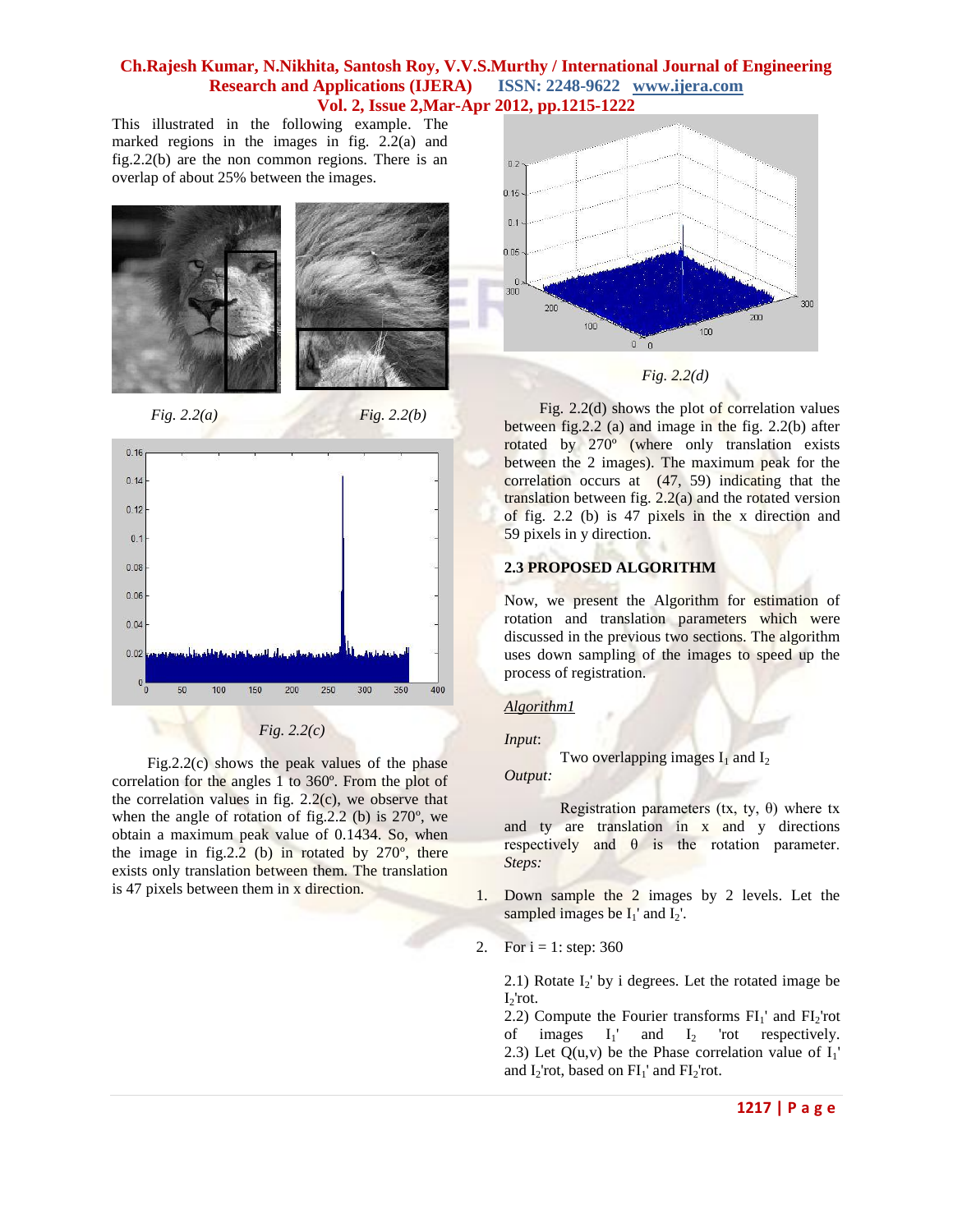$$
Q(u,v)=\frac{FI_1'(u,v).FI_2'rot^*(u,v)}{\left|FI_1'(u,v)FI_2'rot^*(u,v)\right|}
$$

2.4) Compute the inverse Fourier transform  $q(x, y)$ of  $O(u,v)$ .

2.5) Locate the peak of  $q(x,y)$ .

2.6) Store the peak value in a vector at position i. End For.

- 3. Find the index of maximum peak from the values stored in the vector in step 2.6. It gives the angle of rotation. Let it be θ'.
- 4. Repeat steps 2.1 to 2.6 for  $i = \theta$ -step:  $\theta$ <sup>+</sup>-step.
- 5. Find the angle of maximum peak from step 4. It becomes the angle of rotation. Let it be θ.
- 6. Rotate the original image I<sub>2</sub> by ' $\theta$ '. Let the rotated image be  $I_2$ rot.
- 7. Phase correlate  $I_1$  and  $I_2$ rot. Let the result be $P(u,v)$ .
- 8. Compute the inverse Fourier transform  $p(x,y)$  of  $P(u,v)$ .
- 9. Locate the position  $(tx, ty)$  of the peak of  $p(x, y)$ which become the translation parameters.
- 10. Output the parameters  $(tx, ty, \theta)$ .

The above algorithm is capable of finding rotation of any amount between the images. The maximum peak occurs only at the point where there exists pure translation between the images. The peak values do not suggest any pattern but always remain little higher near the maximum peak. A larger step size definitely improves the efficiency of the search but also has the potential for missing the peak. So the choice of the step size may depend on the type of input images.

# **3. IMAGE STITCHING**

Image stitching is the next step following the registration. At this stage, the reference image is overlaid on the source image by pasting its pixels on a canvas at the appropriate location using the transformation parameters obtained in the registration process. In this section*,* we present a general algorithm for stitching any number of images which removes the problem of redundancy and quality degradation.

#### **3.1 PROPOSED ALGORITHM**

#### *Algorithm2*

 1) Create a canvas: The canvas is for the mosaic of all the images. We call it image canvas.

2) Make the entire canvas black. 3)For a given image I,

For each pixel in the image I,

 Paste a mapped pixel on the canvas, only if the corresponding pixel is from the set of images, taking in to consideration the translational and rotational parameters.

### **3.2 ADVANTAGES OF THE ABOVE METHOD**

This algorithm is very efficient in stitching multiple images with large overlaps. Consider a sequence of image with, let us say, 80% overlap between the successive images. If the entire image is pasted every time, then some of the pixels in the overlap region get mapped four times , thus leading to a 300% redundancy in pasting where as algorithm 2 pastes each pixel only once.

This approach not only improves the efficiency of the stitching but the same time retains the quality of the mosaic closer to that of the input images.

#### **4. IMAGE BLENDING**

The next and last step in mosaicing is *Image Blending*, which modifies the image gray levels in the vicinity of common boundary to obtain a smooth transition between images by removing the seams. Creating a blended image requires determining how pixels in an overlapping area should be presented. Performing blending in the entire overlapped region between the images is not only time consuming but also leads to poor image quality. Further, when the overlap is very large, it could lead to false seams (presented in the "Results" section). Our aim is to blend only the regions near transition. For affine geometric transformations the shapes of the overlapped regions could be quite complex. Fig. 4.1(a). shows the overlapped region for pure Translation. Fig.4.1(b) to Fig.4.1(d) include both rotation and translation.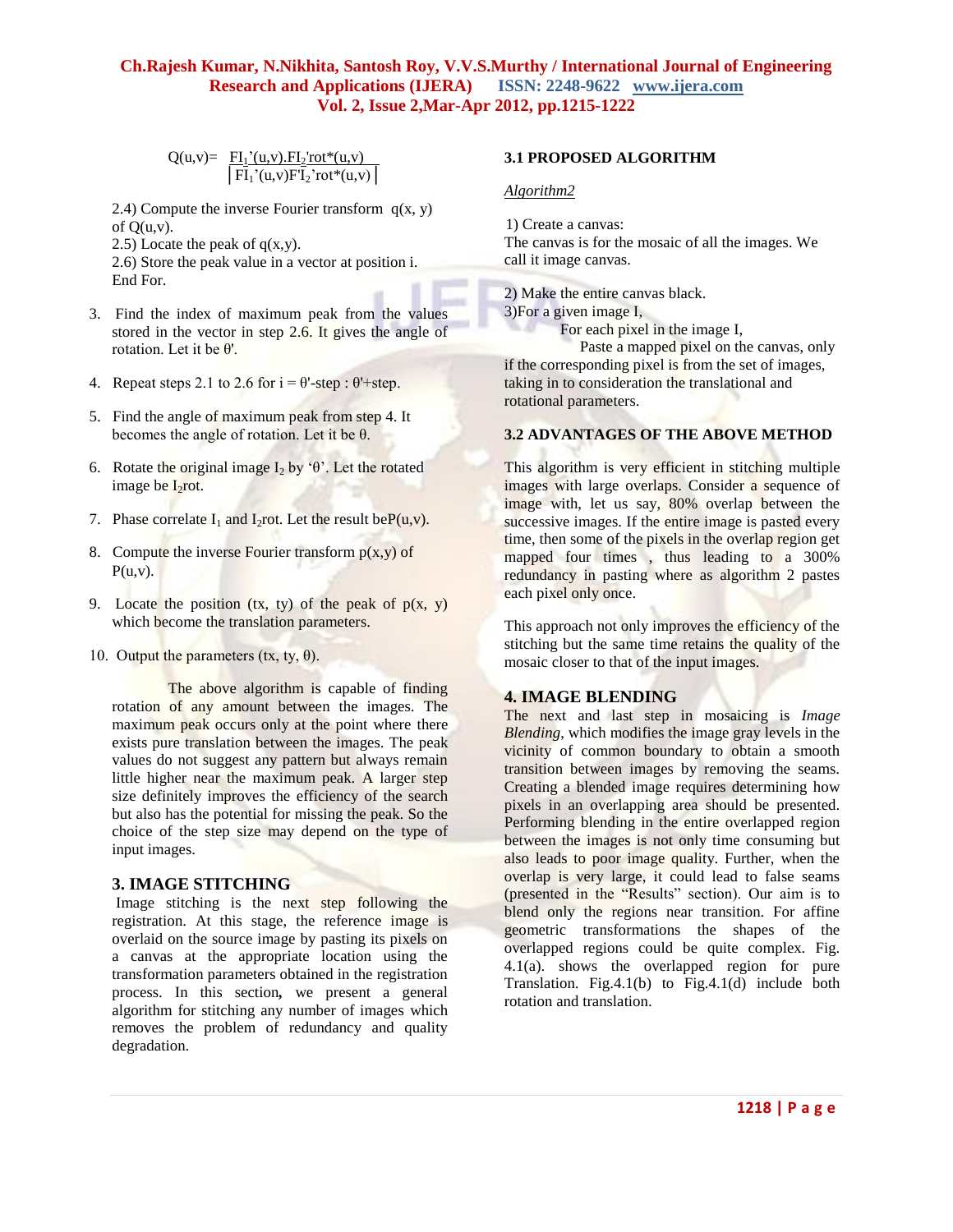

 *Fig.4.1(c)Quadrilateral* 

 *Fig.4.1(d)Polygonal*

#### *Fig 4.1 Different ways of intersection of 2 images*

In a multiple image mosaicing environment, it is not easy to identify the exact region (shape) of overlap between the images but it is possible to identify the minimum rectangle which contains the region of overlap. This knowledge (information) has been used for blending along the boundaries or the regions of transition between the images.

### **4.1 PROPOSED ALGORITHM**

#### *Steps:Algorithm3*

1) Find the direction of growth of the canvas on which the mosaic has to be created.

2) Obtain the minimum rectangle containing the entire region of overlap between the images.

3) Obtain a small region of length "l" and breadth "b" along the seam using the information in step 2 which depends on the region of overlap and direction of growth of the canvas.

4) Blend the region using Weighted average Blending

### **5. EXPERIMENTAL RESULTS**

The algorithm1 for registration, algorithm2 for stitching and algorithm3 for blending as described in 2,3 and 4 sections respectively all have been implemented in MATLAB R2009a.These algorithms have been tested on different sets of images, especially real images involving large amounts of rotational and translational changes for registration and illumination and view changes for image composition.

# **6. RESULTS**

Presenting some of the results obtained by using algorithms discussed above with step size 1.

*Testsequence5.1*



Registration Parameters:

translation  $X = 44$ ; translation  $Y = 1$ ; Rotation =  $0^{\circ}$ *Mosaic:*

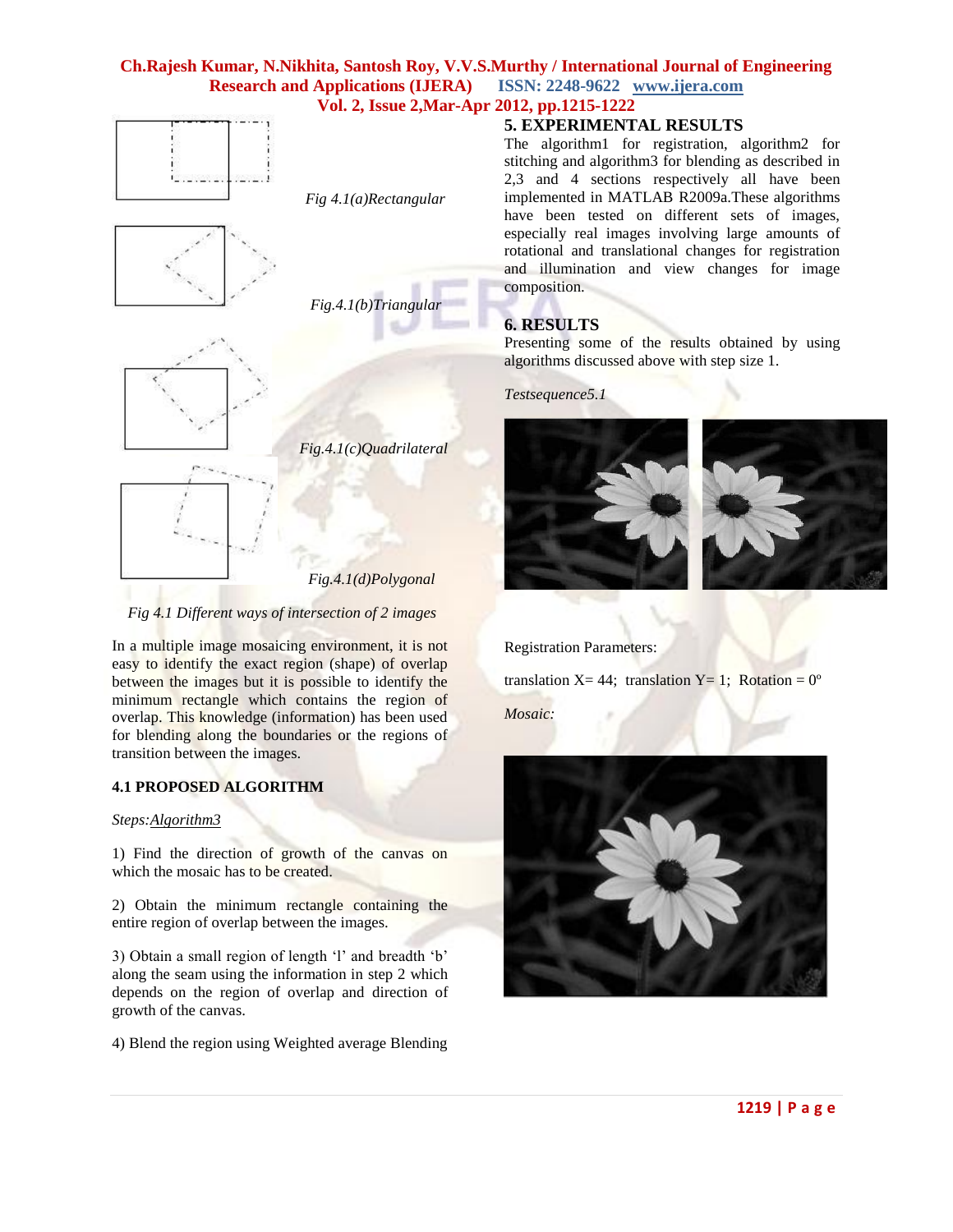# *Test sequence5.2*





Registration Parameters:

translation X= 83; translation Y= 19; Rotation =  $90^\circ$ 

*Mosaic:*



 *Test sequence 5.3*



Registration Parameters:

Translation X= 65; translation Y= 35; Rotation =  $2^{\circ}$ 

*Mosaic:*



The running times are presented in Table 1**.** The time taken by the Algorithm to register the images and stitch them is comparable in the case of each test sequence.

| <b>Image sequence</b> | <b>Time taken</b><br>(in<br>seconds) |
|-----------------------|--------------------------------------|
| Test sequence 5.1     | 12.836                               |
| Test sequence 5.2     | 15.732                               |
| Test sequence 5.3     | 17.595                               |

In the following, we have presented the results of some of the image compositions differentiating the mosaics with and without blending. 1) First set of images



*Resultant mosaic of the above images shown in 2 different cases as follows*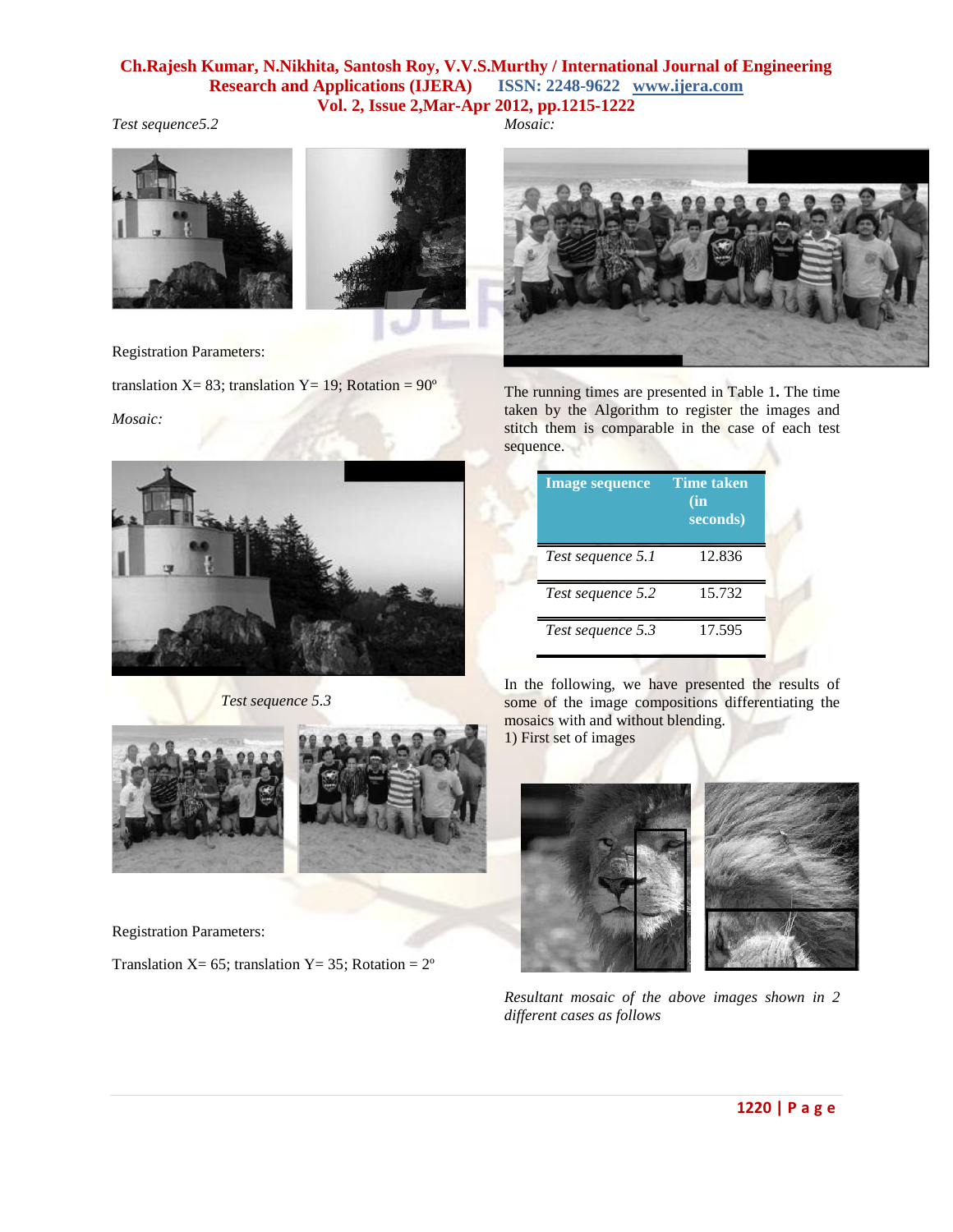Case 1: Without Blending



In the case of image stitching without blending, we can clearly observe the seam at the overlapping region of the two images. The resultant image for the case of stitching with blending is as shown in the below figure.

Case 2: With Algorithm 3.1 for blending



*Overlap between the above set of images is 25-30%. The process involves translation and also rotation.*

2) Second set of images





*Overlap between the above set of images is 35-40%. The process involves translation and almost no rotation.*

Case 1: Without Blending